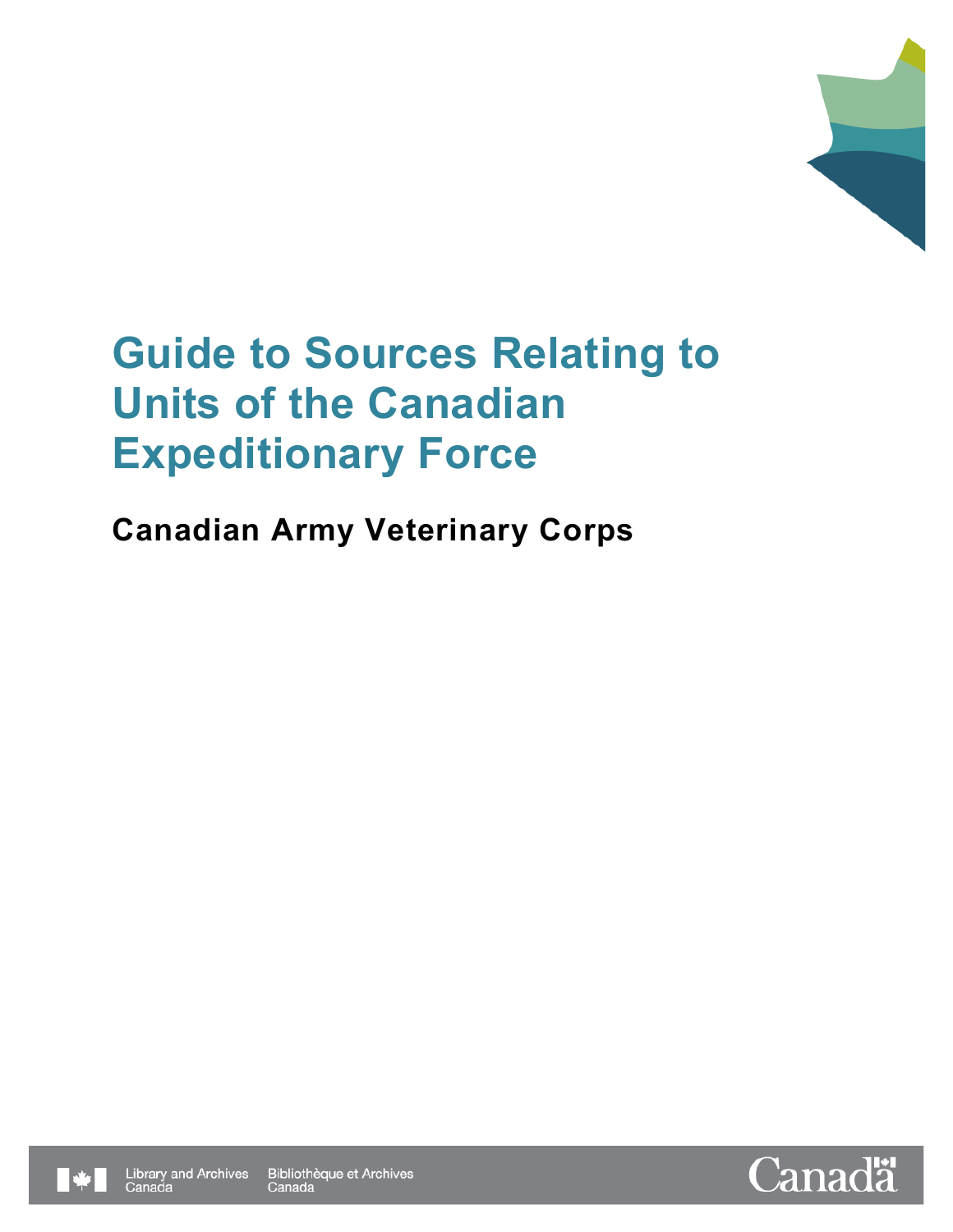## **Canadian Army Veterinary Corps**

| $\label{eq:interoduction} \mbox{Introduction} \,\, \ldots \,\, \ldots \,\, \ldots \,\, \ldots \,\, \ldots \,\, \ldots \,\, \ldots \,\, \ldots \,\, \ldots \,\, \ldots \,\, \ldots \,\, \ldots \,\, \ldots \,\, \ldots \,\, \ldots \,\, \ldots \,\, \ldots \,\, \ldots \,\, \ldots \,\, \ldots \,\, \ldots \,\, \ldots \,\, \ldots \,\, \ldots \,\, \ldots \,\, \ldots \,\, \ldots \,\, \ldots \,\, \ldots \,\, \ldots \,\, \ldots \,\, \ldots \,\, \ldots \,\, \ldots \$ |  |
|--------------------------------------------------------------------------------------------------------------------------------------------------------------------------------------------------------------------------------------------------------------------------------------------------------------------------------------------------------------------------------------------------------------------------------------------------------------------------|--|
|                                                                                                                                                                                                                                                                                                                                                                                                                                                                          |  |
|                                                                                                                                                                                                                                                                                                                                                                                                                                                                          |  |
|                                                                                                                                                                                                                                                                                                                                                                                                                                                                          |  |
|                                                                                                                                                                                                                                                                                                                                                                                                                                                                          |  |
|                                                                                                                                                                                                                                                                                                                                                                                                                                                                          |  |
|                                                                                                                                                                                                                                                                                                                                                                                                                                                                          |  |
|                                                                                                                                                                                                                                                                                                                                                                                                                                                                          |  |
|                                                                                                                                                                                                                                                                                                                                                                                                                                                                          |  |
|                                                                                                                                                                                                                                                                                                                                                                                                                                                                          |  |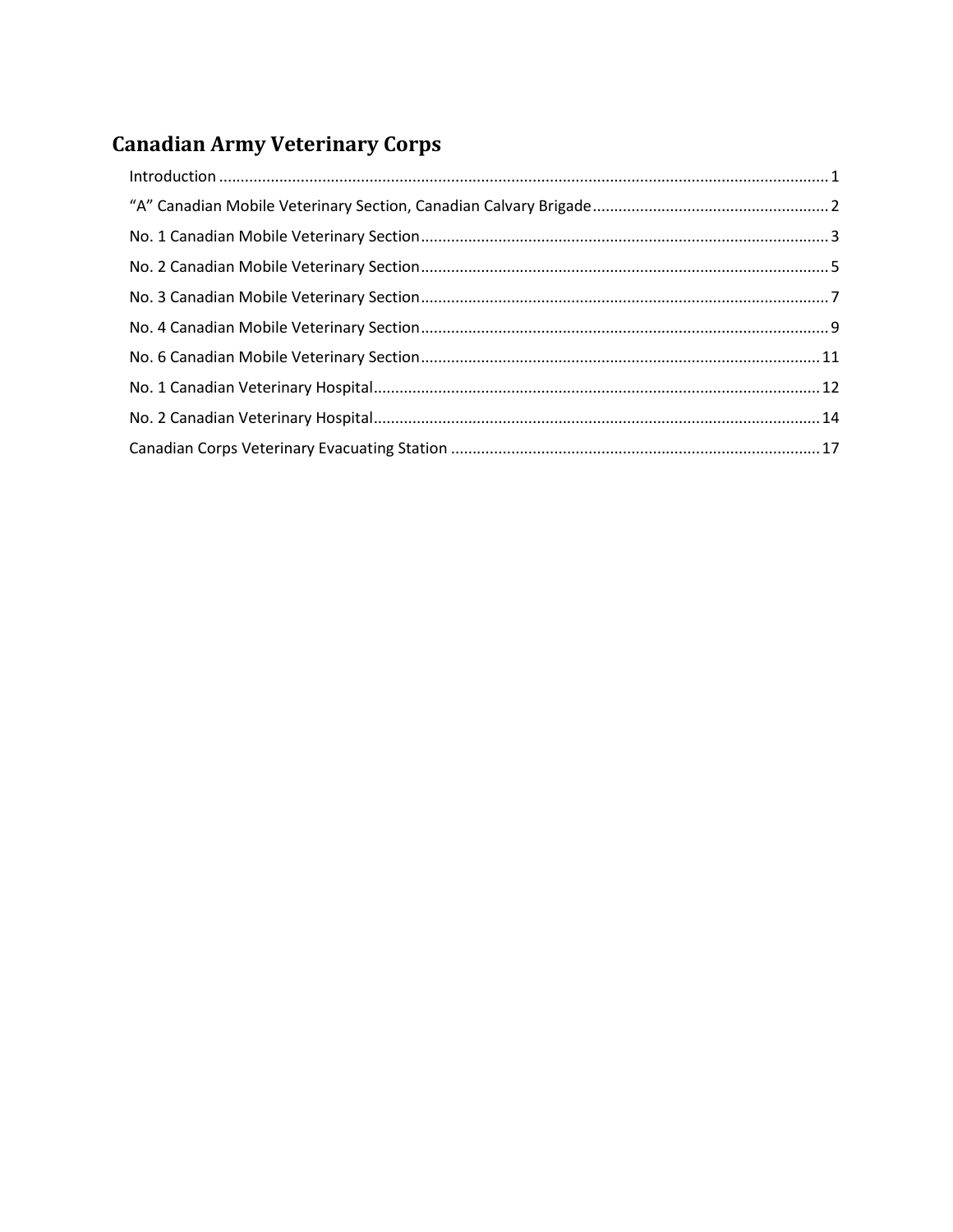## <span id="page-2-0"></span>**Canadian Army Veterinary Corps**

## **Introduction**

Each division in France had a mobile veterinary section and in addition, there was a veterinary hospital and a veterinary evacuating station in that country to care for approximately 24,000 horses. There was as well a veterinary hospital at Shorncliffe but, most of the sick animals were evacuated to Imperial veterinary hospitals.

Mobile veterinary sections provided first aid treatment for sick and wounded animals and the veterinary evacuating station served as a casualty clearing station through which the animals were evacuated to the base for treatment.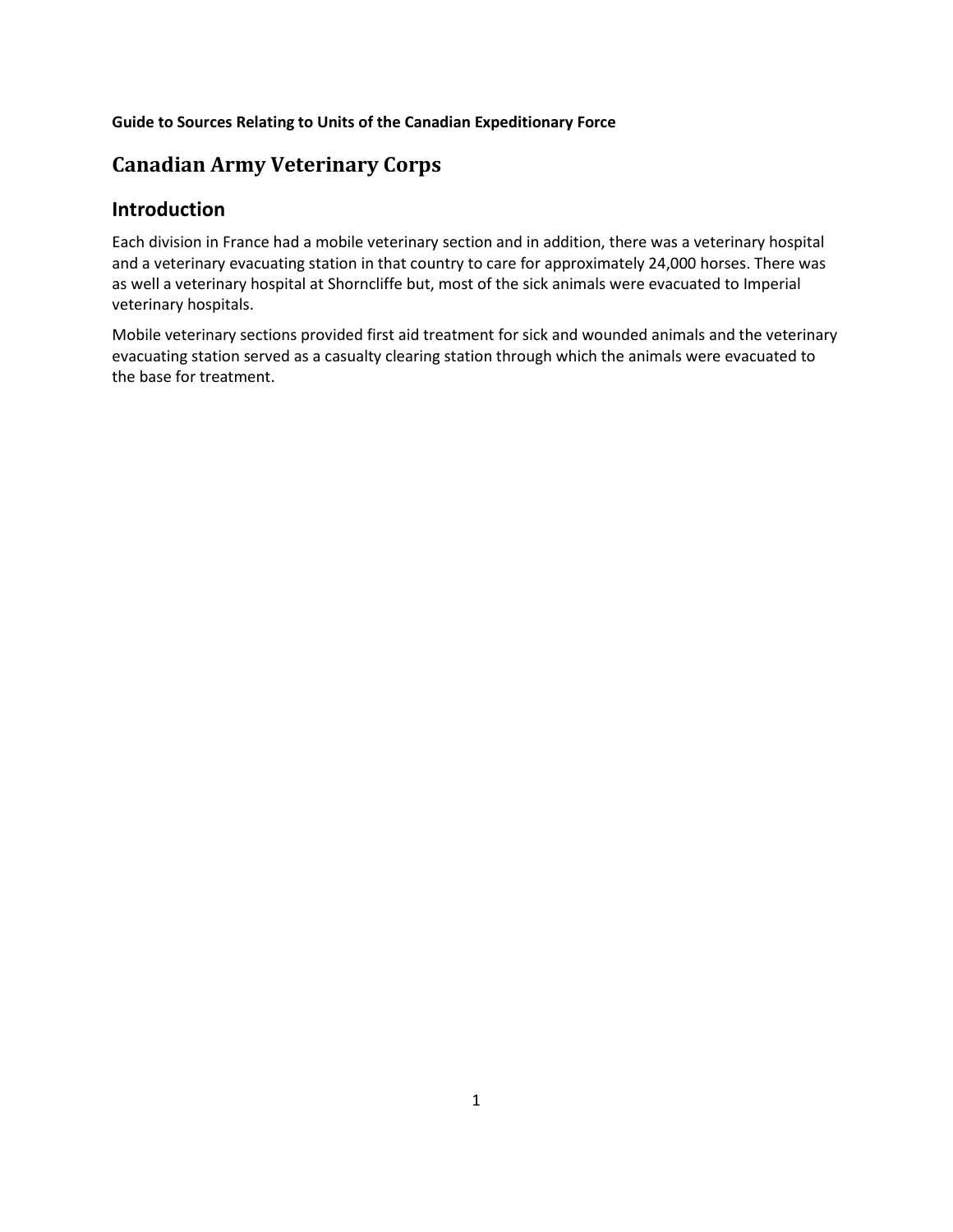## <span id="page-3-0"></span>**"A" Canadian Mobile Veterinary Section, Canadian Calvary Brigade**

#### **Background Information**

Organized as No. 4 Canadian Mobile Veterinary Section, Canadian Cavalry Brigade at Shorncliffe on 13 March 1916.

Commanded by Captain J. H. Hennan.

Authorization contained in a War Office Instruction of 13 March 1916.

Recruited from No.2 Canadian Veterinary Hospital, Shorncliffe.

Arrived in France 7 April 1916.

Redesignated as "A" Canadian Mobile Veterinary Section on 7 August 1916.

Disbanded by General Order 194 of 1 November 1920.

#### **Sources**

In this section, the text in bold is the main topic and the indented part is the archival reference. Use the archival reference to order the document.

#### **War diary, 3 April 1916 - 18 March 1919**

RG 9 III-D-3, vol. 5043

#### **Historical record**

RG 9 III-D-1, vol. 4717, folder 112, file 5

## **14 Army books containing general correspondence re remounts, horses and mules, 28 April 1916 - 18 April 1917**

RG 9 III-C-11, vol. 4583, folder 2

#### **General correspondence**

RG 9 III-B-1, vol. 3370, file C-159-45

#### **Nominal roll**

RG 9 III-B-1, vol. 3381, file P-15-45

#### **Establishment**

RG 9 III-B-1, vol. 679, file E-171-2

#### **Canadian Records Office file**

RG 9 III-B-1, vol. 1157, file V-8-4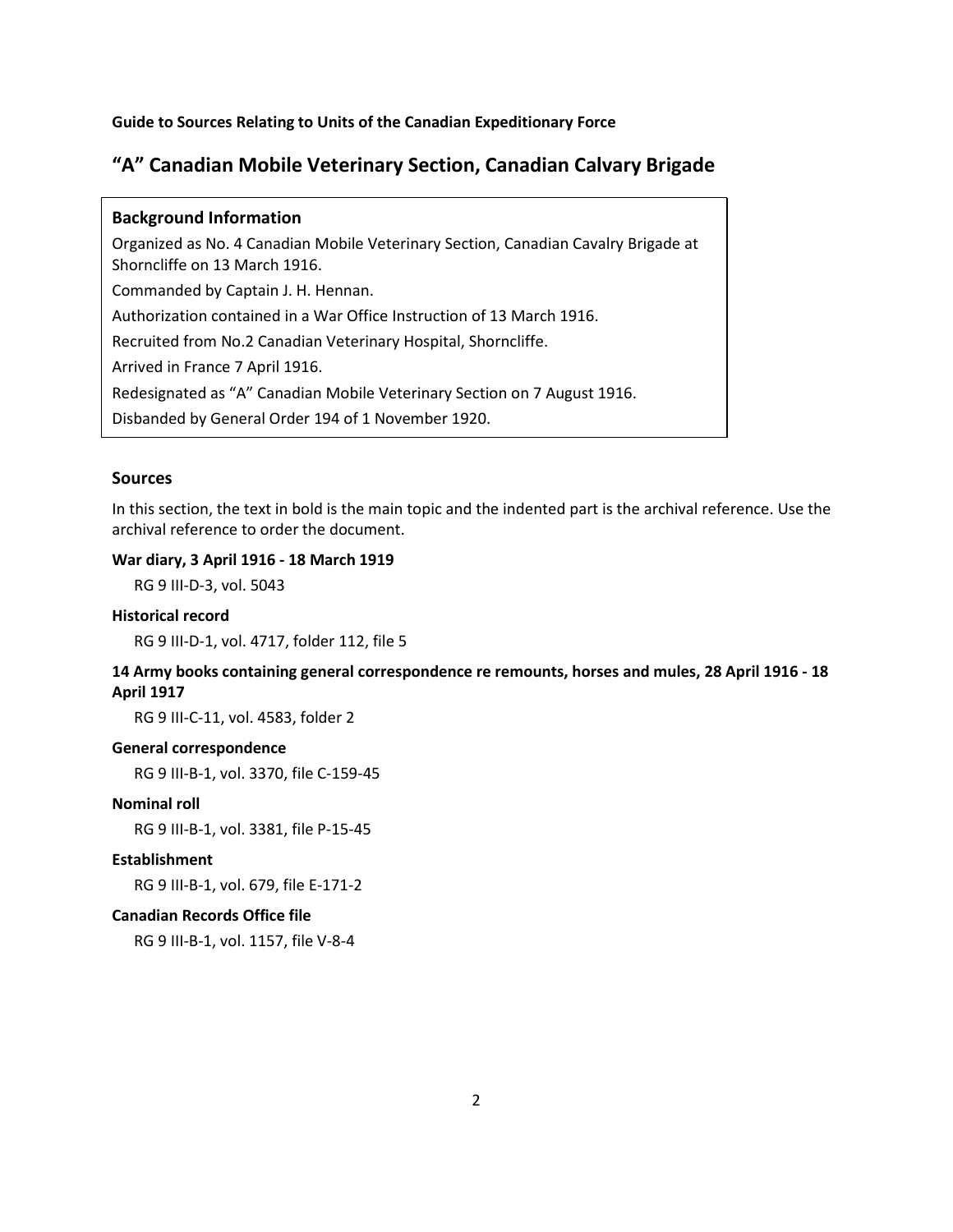## <span id="page-4-0"></span>**No. 1 Canadian Mobile Veterinary Section**

#### **Background Information**

No. 10 Section CAVC (Winnipeg) mobilized at Valcartier on 26 August 1914 under the command of Captain M. G. O'Gogarty. Left Quebec 28 September 1914 aboard CARIBBEAN and MANHATTAN. Arrived in England 16 October 1914. Strength. 2 officers, 26 other ranks. Redesignated as No. 1 Canadian Mobile Veterinary Section. Arrived in France 11 February 1915. 1st Canadian Division. Returned to England 28 March 1919. Disbanded by General Order 194 of 1 November 1920.

#### **Sources**

In this section, the text in bold is the main topic and the indented part is the archival reference. Use the archival reference to order the document.

#### **War diary, 1 March 1915 - 31 March 1919**

RG 9 III-D-3, vol. 5043

#### **6 veterinary field case books showing treatment of horses and mules, 19 July 1916 - 18 Aug. 1917**

RG 9 III-C-11, vol. 4584, folder 1

#### **Historical record**

RG 9 III-D-1, vol. 4717, folder 112, file 6

#### **Authority**

RG 24, vol. 1846, file GAQ 11-31

#### **Demobilization**

RG 24, vol. 1981, file HQ 683-1102-1

#### **Nominal roll**

RG 9 III-B-1, vol. 3380, file P-11-95

#### **Returns, house strength**

RG 9 III-B-1, vol. 3387, file R-101-45

#### **Canadian Records Office file**

RG 9 III-B-1, vol. 1157 file V-2-4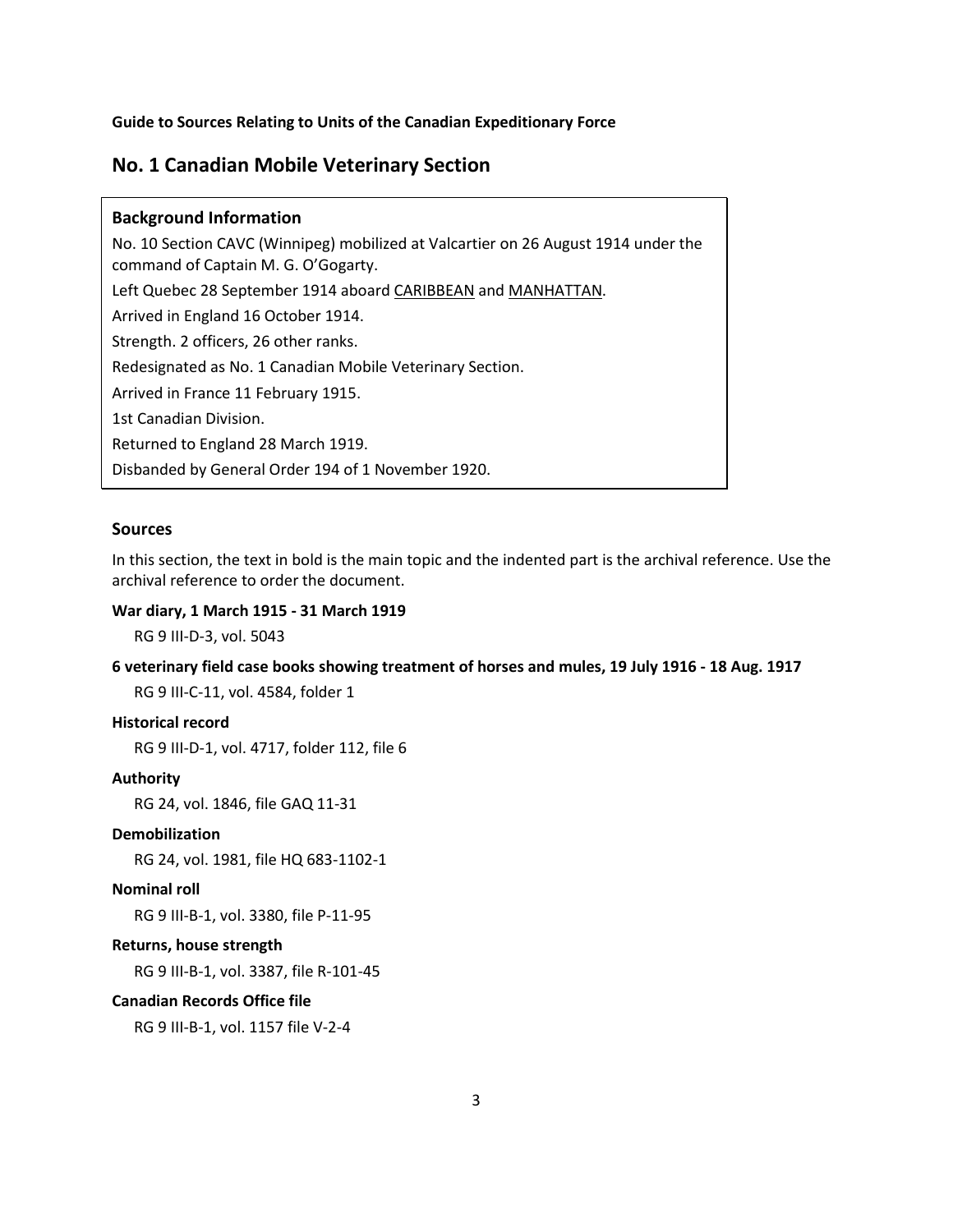#### **Financial conditions**

RG 9 III-B-1, vol. 2826, file F-700-33

## **Daily Orders**

RG 150, vol. 287 = 1914/12/17 – 1919/01/31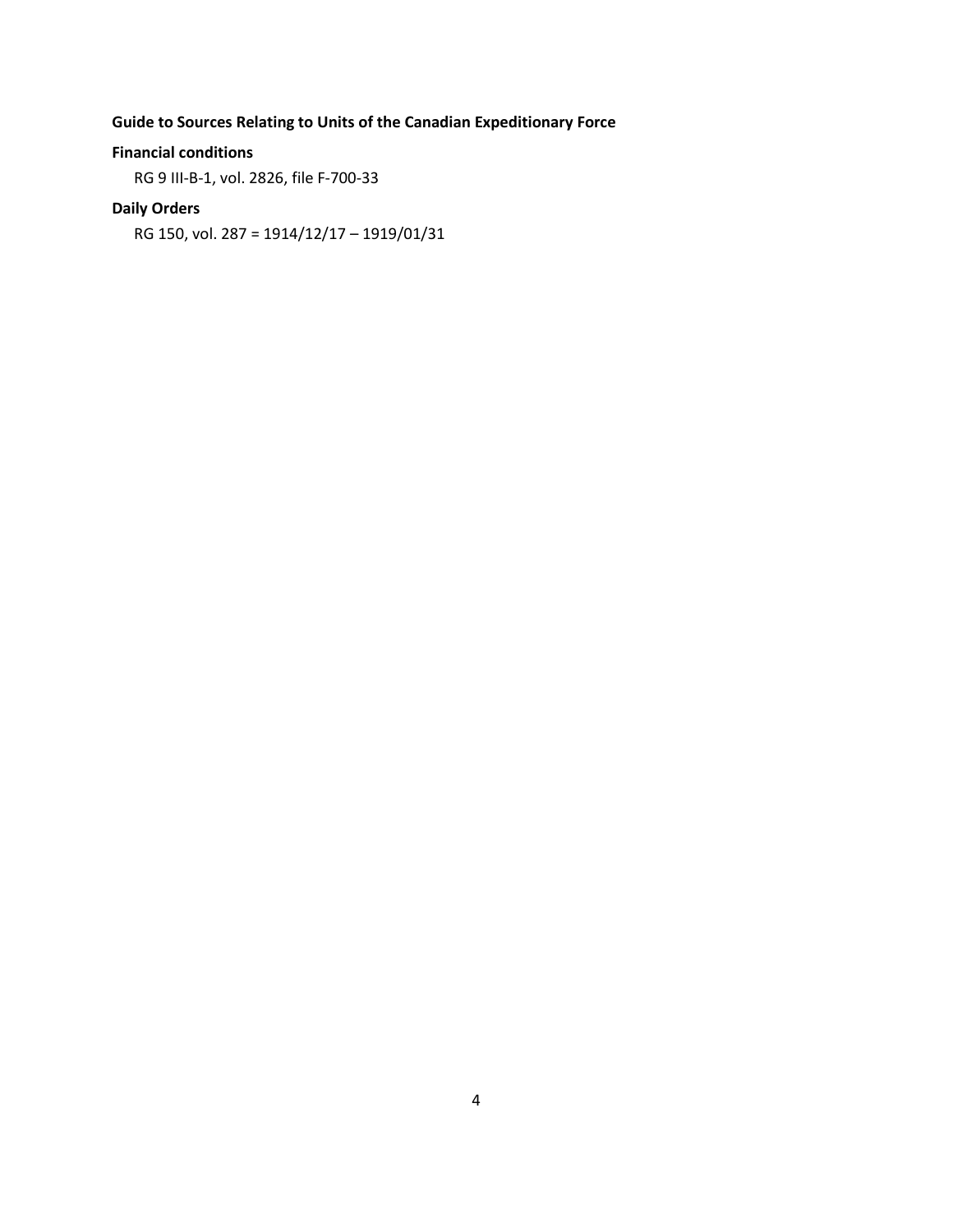## <span id="page-6-0"></span>**No. 2 Canadian Mobile Veterinary Section**

#### **Background Information**

Organized at Shorncliffe on 9 July 1915 under the command of Captain F. A. Daigneault. Recruited from personnel of No. 2 Canadian Veterinary Hospital, Shorncliffe. Arrived in France 16 September 1915. 2nd Canadian Division. Returned to England and disbanded. Disbanded by General Order 194 of 1 November 1920.

#### **Sources**

In this section, the text in bold is the main topic and the indented part is the archival reference. Use the archival reference to order the document.

**War diary, 16 Sept. 1915 - 31 March 1919**

RG 9 III-D-3, vols. 5043-5044

#### **Historical record**

RG 9 III-D-1, vol. 4717, folder 112, file 7

**13 veterinary field case books showing treatment of horses and mutes, 22 Sept. 1915 - 28 March 1918** RG 9 III-C-11, vols. 4584, folders 1-2, files 1-13

**Daily orders, Pts. I and II, 11 July 1915 - 15 Feb. 1919**

RG 9 III-C-11, vols. 4584-4585, folder 3, files 1-21

#### **Inspection reports, clothing and equipment**

RG 24, vol. 1532, file HQ 683-98-1

#### **Demobilization**

RG 24, vol. 1532, file HQ 683-98-2

#### **General correspondence**

RG 9 III-B-1, vol. 3369, file C-58-45

#### **Nominal roll**

RG 9 III-B-1, vol. 3380, file P-11-95

#### **Semi-monthly returns**

RG 9 III-B-1, vol. 3388, file A-124-45

#### **Muster parades**

RG 9 III-B-1, vol. 454, file M-157-1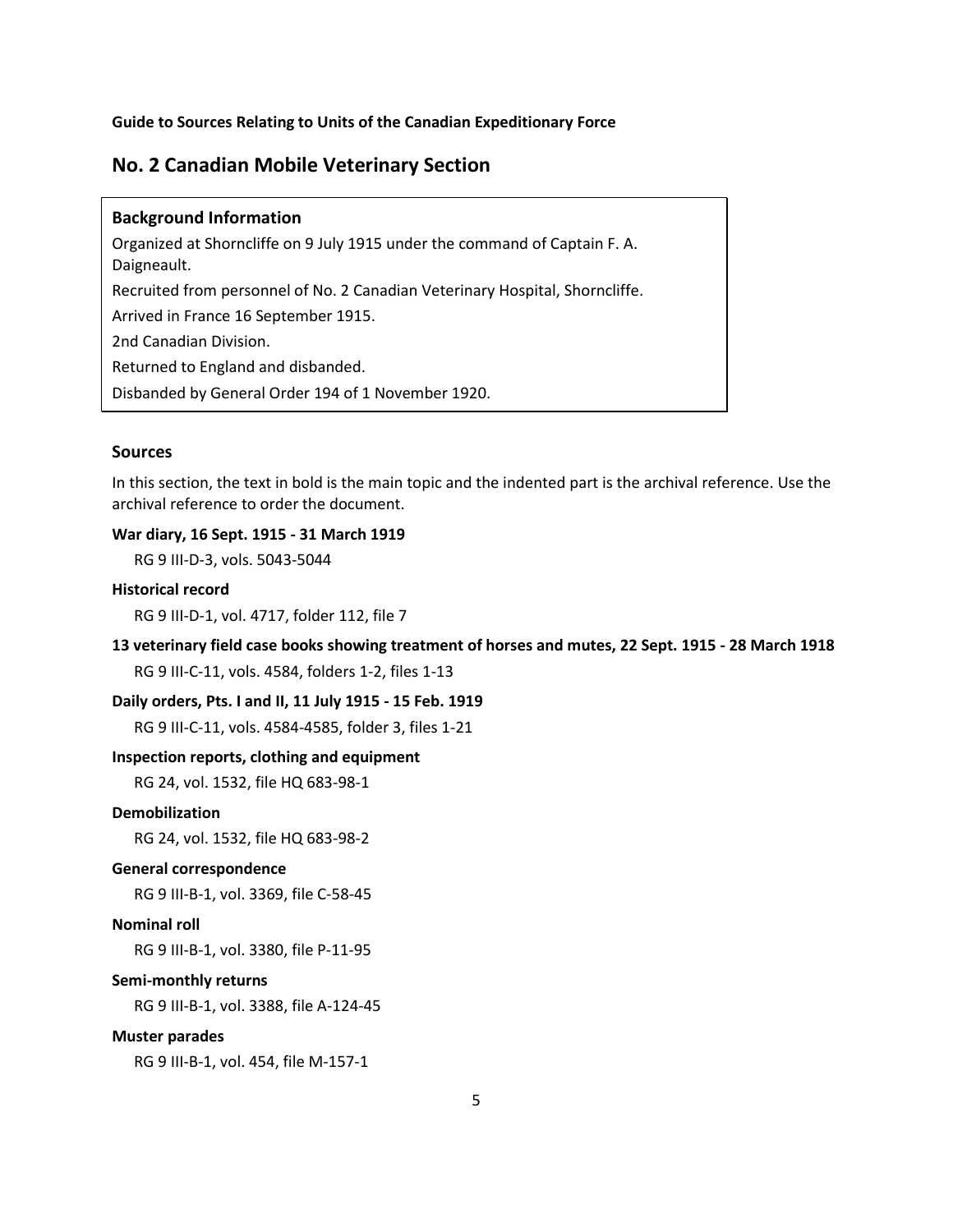#### **Muster parades**

RG 9 III-B-1, vol. 454, file M-178-1

#### **Canadian Records Office file**

RG 9 III-B-1, vol. 1157 file V-3-4

#### **Daily Orders**

RG 150, vol. 287

Part 1 = 1915/03/29 – 1915/08/31

Part 2 = 1915/09/01 – 1917/05/31

Part 3 = 1917/06/06 – 1919/01/31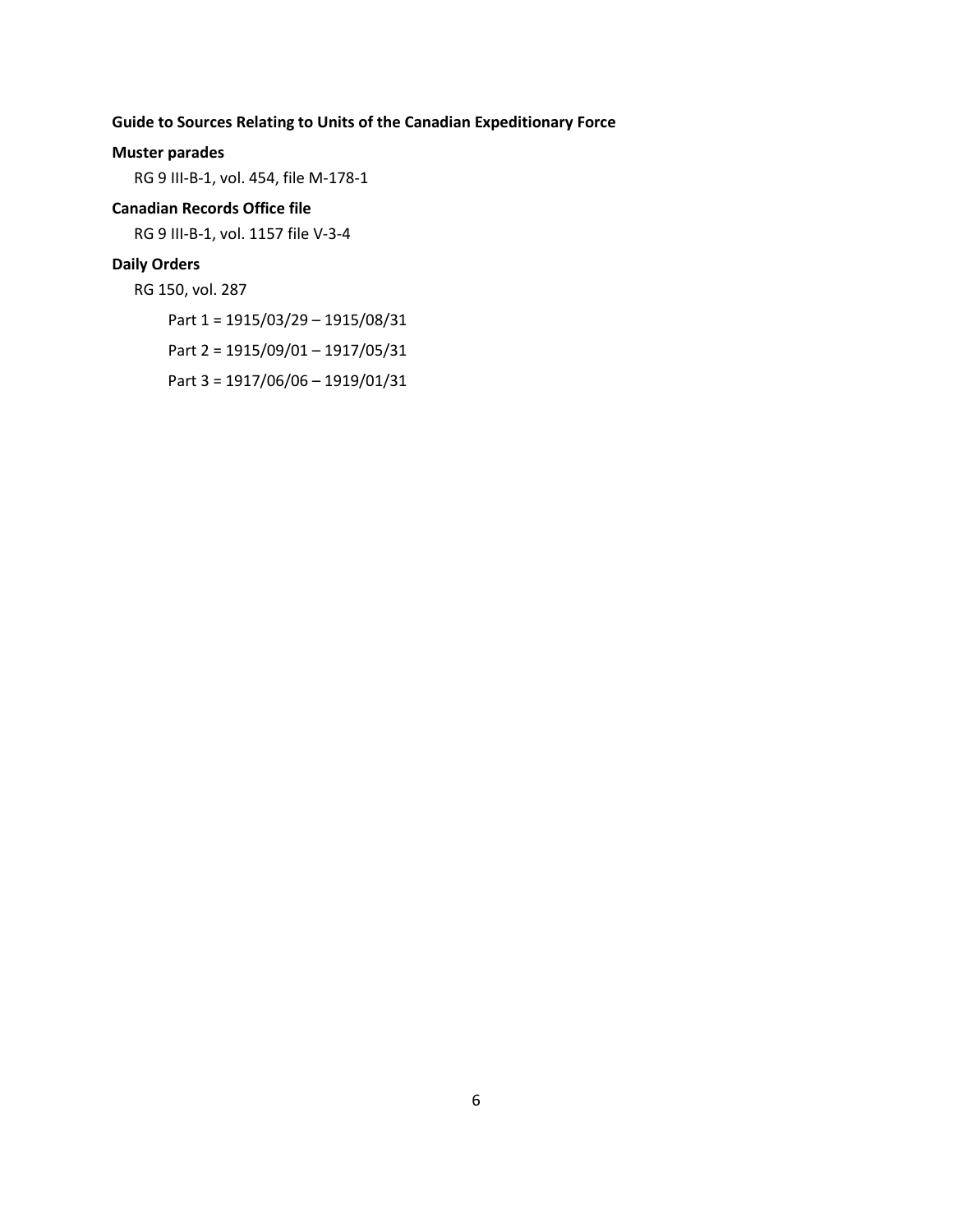## <span id="page-8-0"></span>**No. 3 Canadian Mobile Veterinary Section**

#### **Background Information**

Organized at Montreal in December 1915 under the command of Captain R. Waddy. Authorization published in General Order 63 of 15 June 1917. Arrived in France 2 March 1916. 3rd Canadian Division. Returned to England in 1919 and disbanded. Disbanded by General Order 194 of 1 November 1920.

#### **Sources**

In this section, the text in bold is the main topic and the indented part is the archival reference. Use the archival reference to order the document.

#### **War diary,2 March 1916 - 31 Jan. 1919**

RG 9 III-D-3, vol. 5044

#### **Historical record**

RG 9 III-D-1, vol. 4717, folder 112, file 8

#### **DHS file**

RG 24, vol. 1909, file DHS 5-14-2

#### **Demobilization**

RG 24, vol. 1673, file HQ 683-346-2

#### **General correspondence**

RG 9 III-B-1, vol. 3370, file C-126-45

#### **Nominal roll**

RG 9 III-B-1, vol. 3381, vile P-13-45

#### **Mobilization**

RG 24, vol. 1463, file HQ 593-25-9

#### **Demobilization**

RG 24, vol. 1981, file HQ 683-1103-1

#### **Inspection reports, clothing and equipment**

RG 24, vol. 1673, file HQ 683-346-1

#### **Canadian Records Office file**

RG 9 III-B-1, vol. 1157, file V-4-4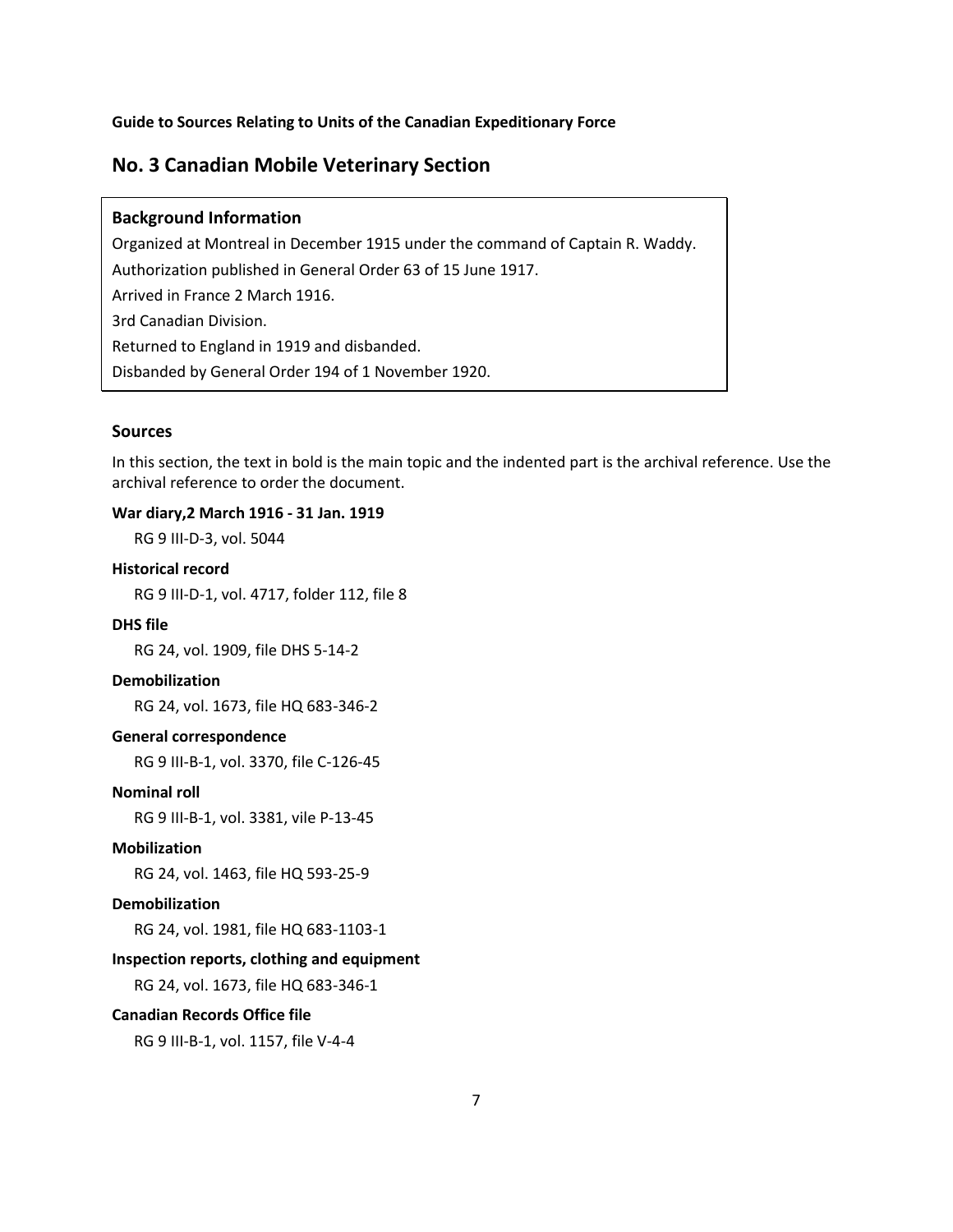#### **Nominal roll of officers**

RG 9 III-B-1, vol. 2236, file N-43-29

## **Daily Orders**

RG 150, vol. 287 = 1916/01/08 – 1919/08/12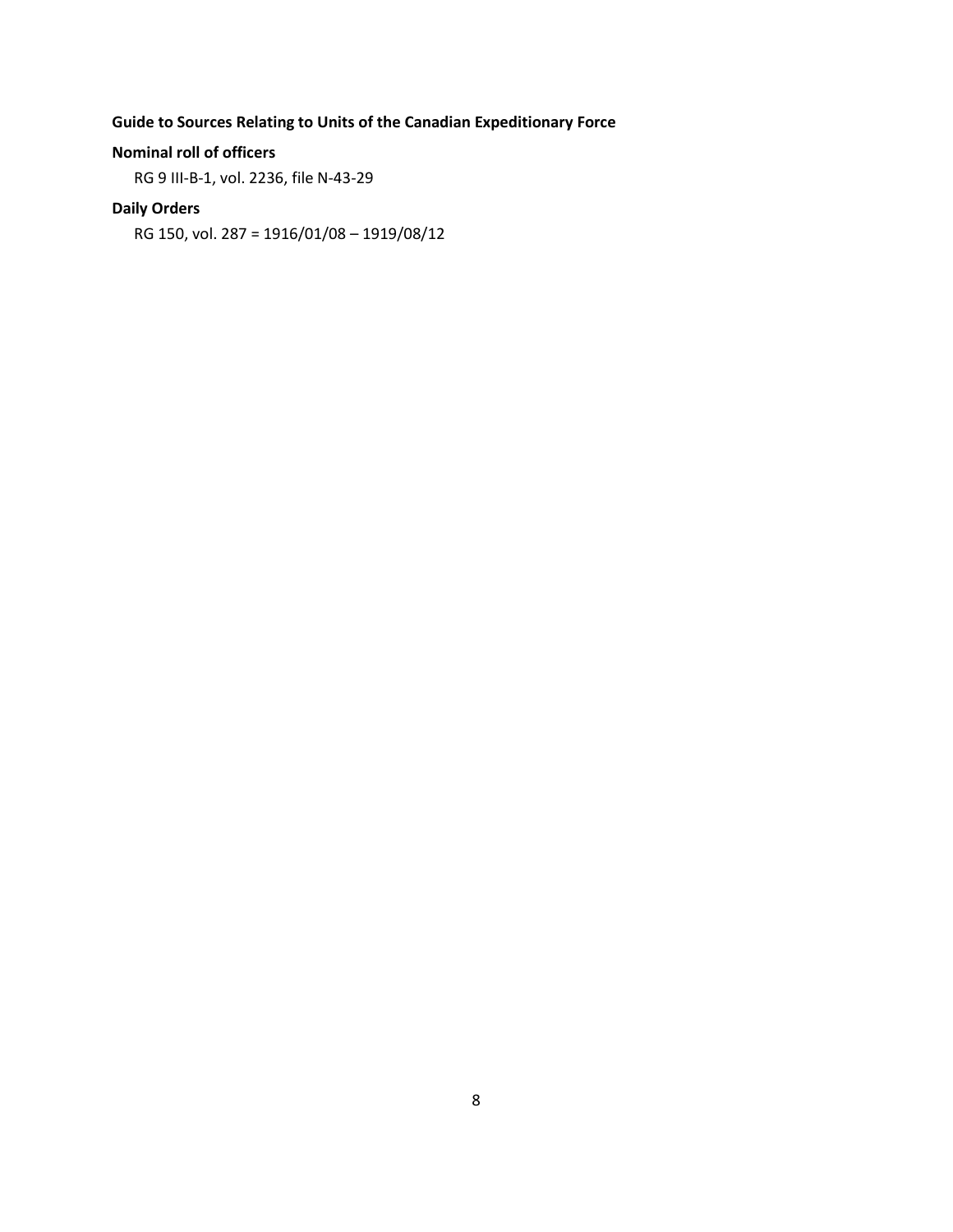## <span id="page-10-0"></span>**No. 4 Canadian Mobile Veterinary Section**

#### **Background Information**

Mobilized at Shorncliffe in 1916 under the command of Captain W. W. Forsyth. Recruited from personnel of No. 2 Canadian Veterinary Hospital, Shorncliffe. Arrived in France 16 August 1916. 4th Canadian Division. Disbanded by General Order 194 of 1 November 1920.

#### **Sources**

In this section, the text in bold is the main topic and the indented part is the archival reference. Use the archival reference to order the document.

#### **War diary, 13 Aug. 1916 - 11 April 1919**

RG 9 III-D-3, vol. 5044

#### **Historical record**

RG 9 III-D-1, vol. 4717, folder 112, file 9

#### **Congratulatory messages from GOC, 4th Canadian Div., 1-5 Dec. 1918**

RG 9 III-C-11, vol. 4585, folder 1, file 1

### **17 Army books containing general correspondence re remounts, personnel, etc., 10 Nov. 1916 - 30 Dec. 1918**

RG 9 III-C-11, vol. 4585, folder 1

#### **Daily orders, pts. I and II, 21 Sept. 1916 - 18 April 1918**

RG 9 III-C-11, vol. 4585, folder 2, file 1

#### **10 Army books containing returns and reports re remounts, horses and mules on strength, 28 Oct. 1916 - 1 Nov. 1917**

RG 9 III-C-11, vol. 4585, folder 2

#### **Roll of horses evacuated for veterinary reasons, 1915 - 1918**

RG 9 III-C-11, vol. 4586, folder 3

#### **Veterinary field case books showing treatment of horses and mules, 19 Aug. 1916 - 2 Feb. 1918**

RG 9 III-C-11, vol. 4586, folder 4

#### **Demobilization**

RG 24, vol. 1787, file HQ 683-706-2

#### **Horses, General**

RG 9 III-B-1, vol. 3377, file H-121-45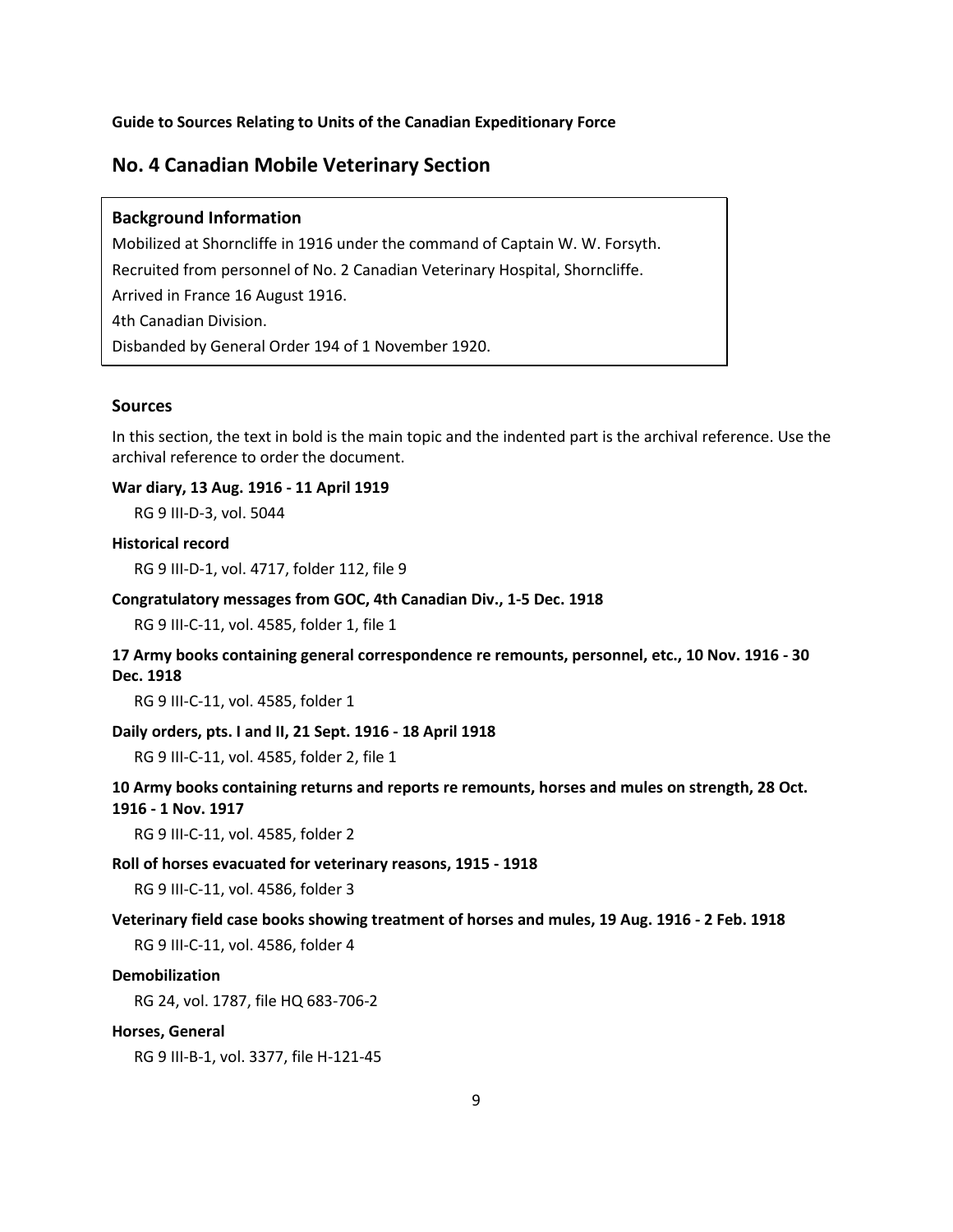#### **Mobilization**

RG 24, vol. 1465, file HQ 593-28-9

#### **Canadian Records Office file**

RG 9 III-B-1, vol. 1157, file V-5-4

#### **Financial conditions**

RG 9 III-B-1, vol. 2826, file F-701-33

#### **Daily Orders**

RG 150, vol. 287 = 1916/05/06 – 1919/01/31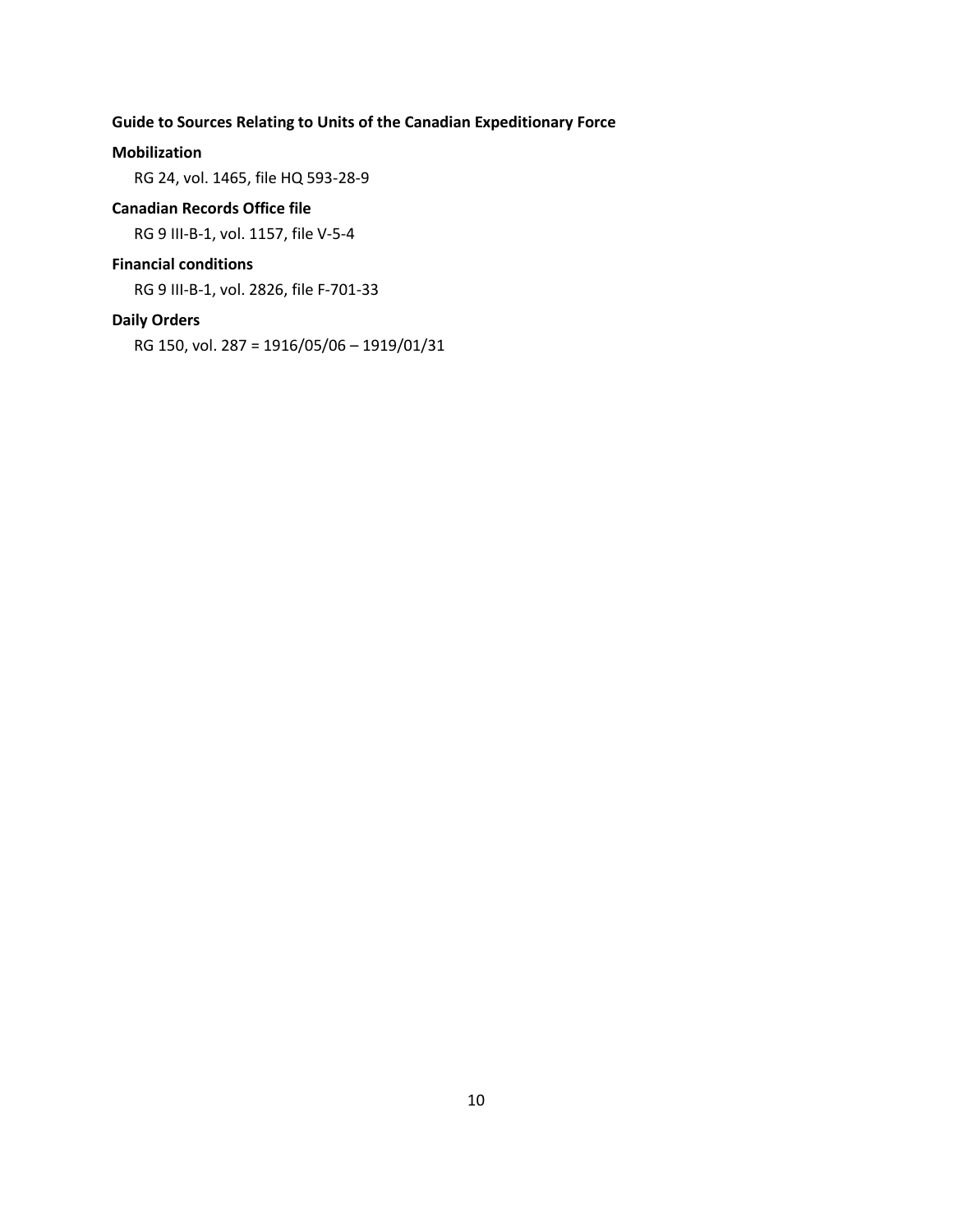## <span id="page-12-0"></span>**No. 6 Canadian Mobile Veterinary Section**

#### **Background Information**

Mobilized at Petawawa on 16 September 1918 as No. 5 Canadian Mobile Veterinary Section.

Commanded by Captain C. J. Cooper.

Personnel from "A" Brigade Canadian Field Ambulance and Canadian Army Veterinary Corps stationed at Petawawa.

Left Victoria 12 February 1919 aboard EMPRESS OF JAPAN.

Arrived at Vladivostok 27 March 1919.

Siberian Expeditionary Force.

#### **Sources**

In this section, the text in bold is the main topic and the indented part is the archival reference. Use the archival reference to order the document.

#### **War diary, 16 September 1918 - 31 May 1919**

RG 9 III-D-3, vol. 5038

### **Mobilization 1918 - 1919**

RG 24, vol. 1997, file HQ 762-12-12

#### **Veterinary drugs and supplies, SEF, 1918 - 1919**

RG 24, vol. 2006, file HQ 762-21-2

#### **Demobilization 1919-1920**

RG 24, vol. 2012, file HQ 762-34-15

#### **Transfer from Section**

RG 9 III-A-3, vol. 365, File BH 13-18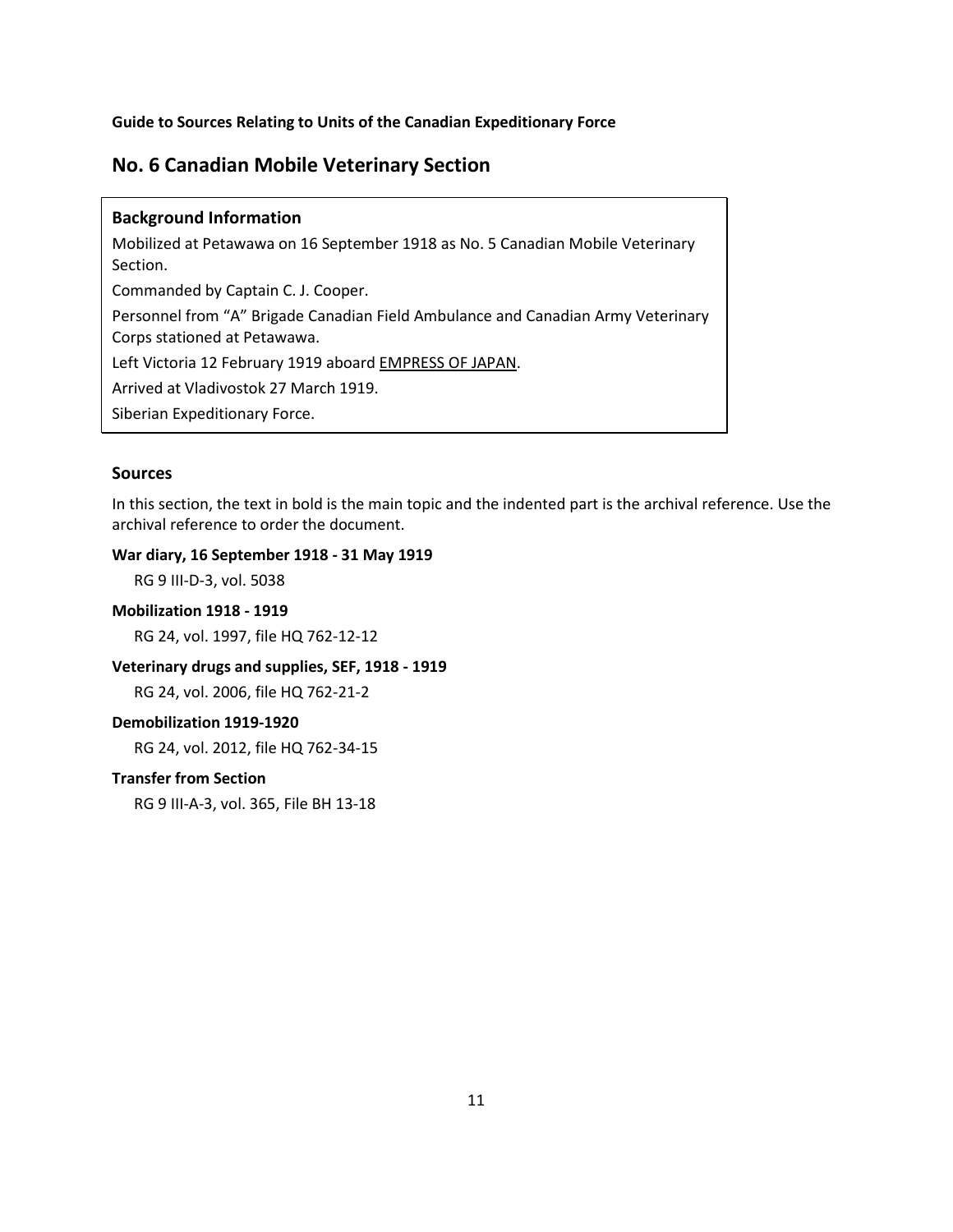## <span id="page-13-0"></span>**No. 1 Canadian Veterinary Hospital**

## **Background Information**

No. 3 Section Canadian Army Veterinary Corps (Montreal) mobilized at Montreal on 18 October 1914 under the command of Captain T. C. Evans. Left Montreal 6 November 1914 aboard MEGANTIC. Arrived in England 15 November 1914. Became No. 1 Section Canadian Army Veterinary Corps on 12 December 1914. Arrived in France 4 April 1915. Became No. 1 Veterinary Hospital, Havre on 10 April 1915.

Returned to England 4 April 1919.

#### **Sources**

In this section, the text in bold is the main topic and the indented part is the archival reference. Use the archival reference to order the document.

#### **War diary, 1 April 1915 - 31 March 1919**

RG 9 III-D-3, vol. 5044

#### **Historical record**

RG 9 III-D-1, vol. 4717, folder 112, file 10

#### **General correspondence**

RG 9 III-B-1,vol. 3372, file C-196-45

#### **Command**

RG 9 III-B-1, vol. 3372, file C-197-45

#### **Mess catering arrangements**

RG 9 III-B-1, vol. 3372, file C-198-45

### **Establishment**

RG 9 III-B-1, vol. 3374, file E-34-45

#### **History**

RG 9 III-B-1, vol. 3379, file M-204-45

#### **Medical officer**

RG 9 III-B-1, vol. 3380, file M-14-45

#### **Nominal roll**

RG 9 III-B-1, vol. 3386, file P-10-45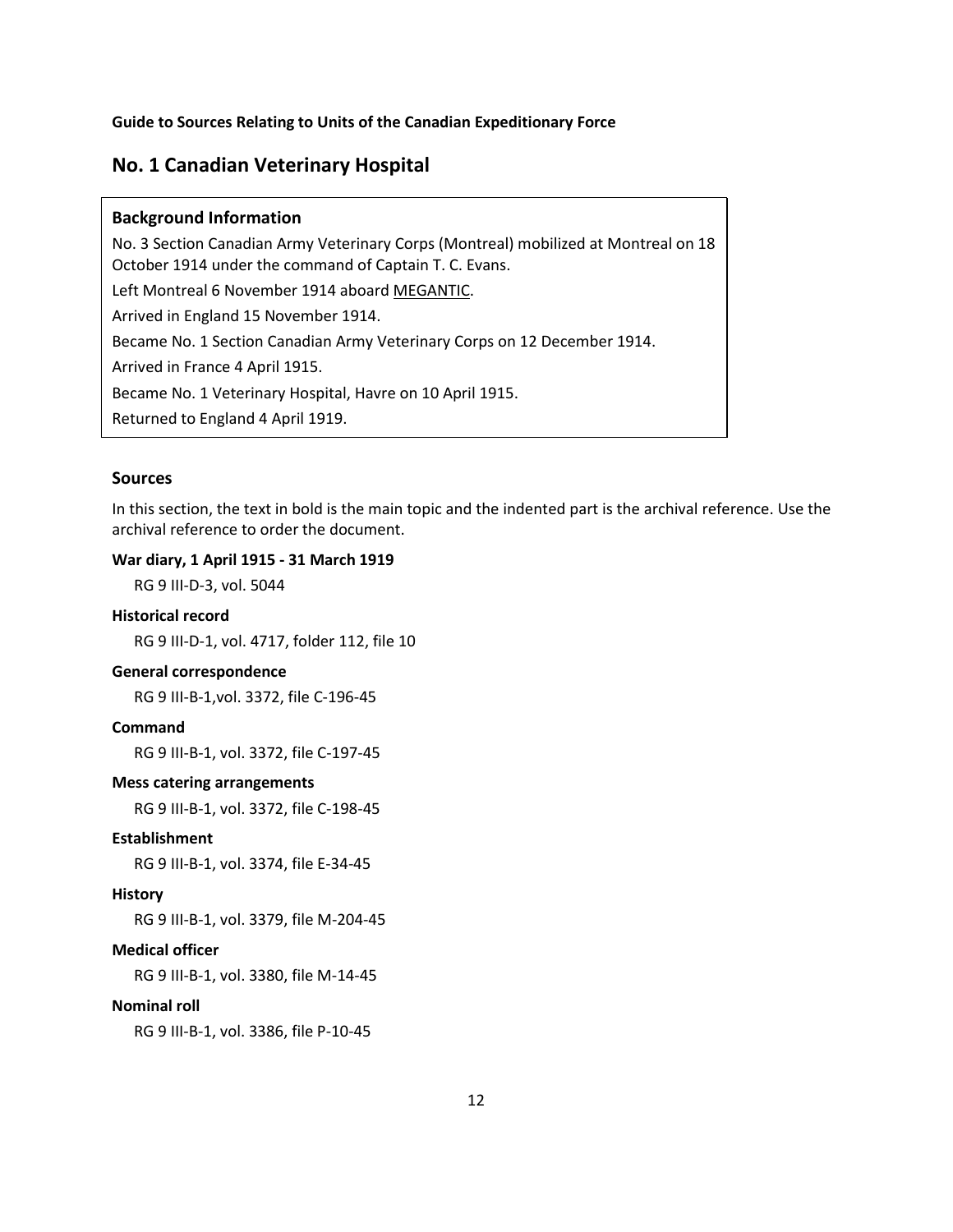#### **Returns of sick and lame horses**

RG 9 III-B-1, vol. 3387, file P-61-45

#### **Returns, horse strength**

RG 9 III-B-1, vol. 3387, file R-92-45

#### **Supplies**

RG 9 III-B-1, vol. 3394, file S-64-45

#### **Argyll House file**

RG 9 III-B-1, vol. 3010, file U-168-33

#### **OMFC file**

RG 9 III-A-1, vol. 51, file 8-6-94

#### **Canadian Records Office file**

RG 9 III-B-1, vol. 1158, file V-10-4

#### **Undesirables**

RG 9 III-B-1, vol. 1396, file U-5-5

#### **Financial conditions**

RG 9 III-B-1, vol. 2826, file F-695-33

#### **Daily Orders**

RG 150, vol. 286

- Part 1 = 1915/02/15 1916/06/30
- Part 2 = 1916/06/30 1917/12/31
- Part 3 = 1917/01/02 1917/09/30
- Part 4 = 1917/10/02 1918/03/18
- Part 5 = 1918/03/18 1918/04/08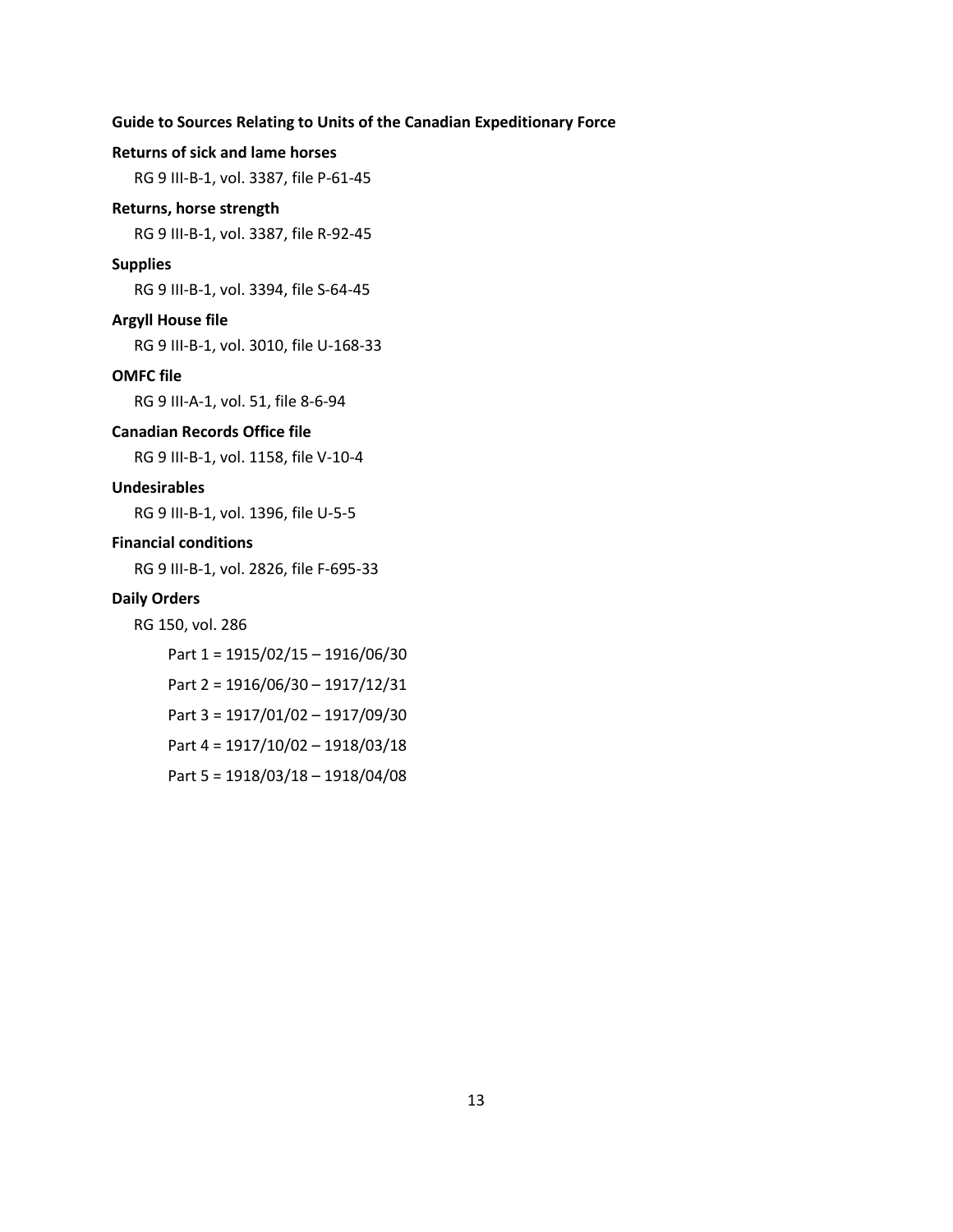## <span id="page-15-0"></span>**No. 2 Canadian Veterinary Hospital**

#### **Background Information**

Organized at Shorncliffe in April 1917 under the command of Captain V. W. Best. Authorization published in Canadians' Routine Order 794 of 13 March 1917. Closed 31 January 1918.

#### **Sources**

In this section, the text in bold is the main topic and the indented part is the archival reference. Use the archival reference to order the document.

#### **War diary, 6 April 1917 - 31 Jan. 1918**

RG 9 III-D-3, vol. 5044

#### **Extract from RO 794 of 13 March 1917**

RG 9 III-D-1, vol. 4717, folder 112, file 11

#### **Demobilization**

RG 24, vol. 1983, file HQ 683-1140-1

#### **Correspondence and postage**

RG 9 III-B-1, vol. 3372, file C-204-45

#### **Clipping**

RG 9 III-B-1, vol. 3372, file C-205-45

#### **Cart donated by Canadian Dairy Association**

RG 9 III-B-1, vol. 3372, file C-206-45

#### **General Correspondence**

RG 9 III-B-1, vol. 3372, file C-207-45

#### **Closing**

RG 9 III-B-1, vol. 3372, file C-213-45

#### **Dispatch rider**

RG 9 III-B-1, vol. 3372, file D-17-45

#### **Dental treatment**

RG 9 III-B-1, vol. 3372, file D-18-45

#### **Disbandment**

RG 9 III-B-1, vol. 3372, file D-19-45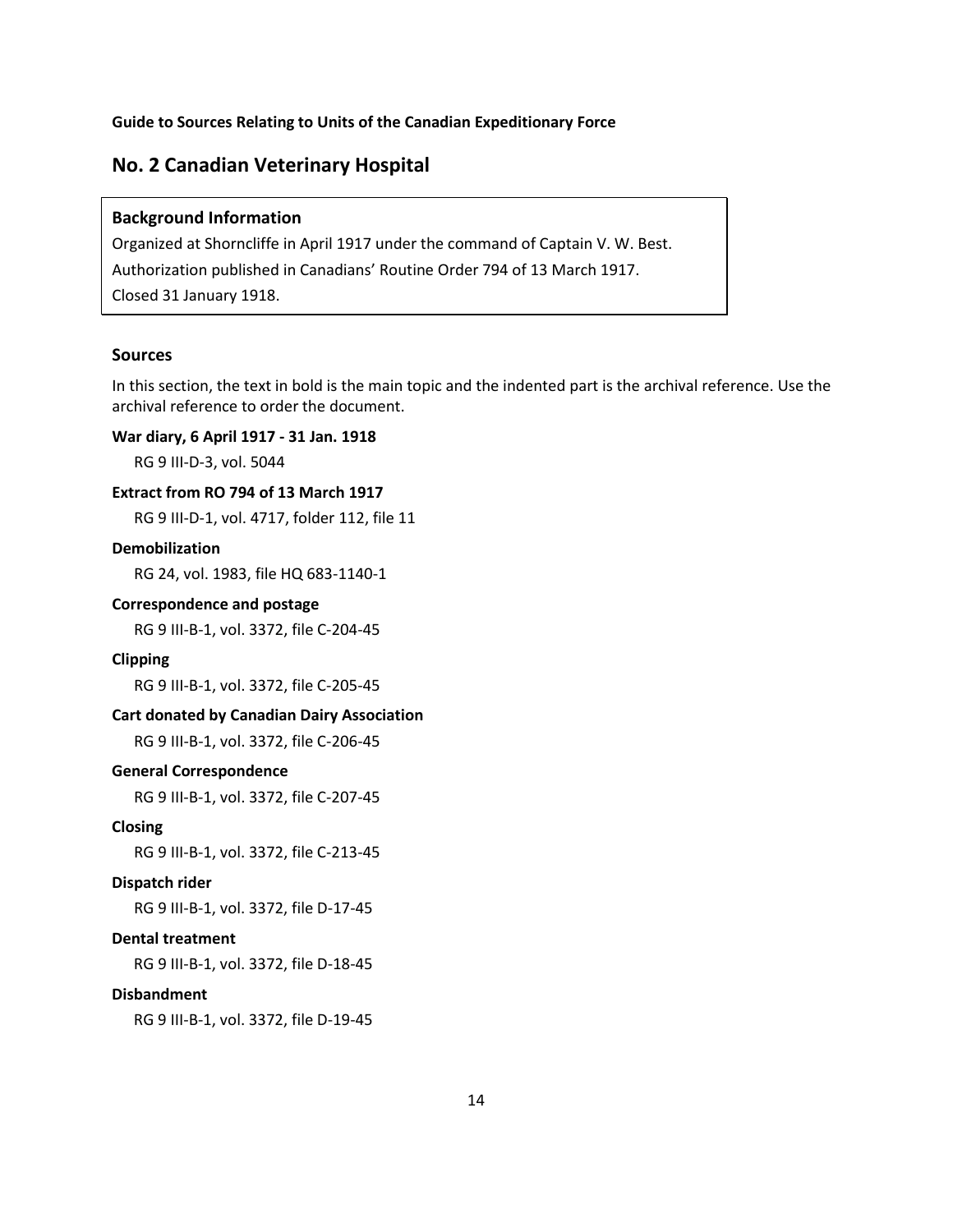#### **Establishment, command, equipment**

RG 9 III-B-1, vol. 3374, file E-35-45

#### **Horse rugs**

RG 9 III-B-1, vol. 3374, file E-37-45

#### **Whitewash brushes**

RG 9 III-B-1, vol. 3374, file E-38-45

#### **Forage, bedding, etc.**

RG 9 III-B-1, vol. 3374, file F-20-45

#### **Horses veterinary history sheets**

RG 9 III-B-1, vol. 3376, file H-83-45

#### **Contagious diseases, horses**

RG 9 III-B-1, vol. 3379, file H-205-45

#### **Inspections**

RG 9 III-B-1, vol. 3379, file I-9-45

#### **Orders**

RG 9 III-B-1, vol. 3380, file O-26-45

#### **Other ranks on command**

RG 9 III-B-1, vol. 3380, file O-27-45

#### **Pay**

RG 9 III-B-1, vol. 3382, file P-53-45

#### **Report: maintenance**

RG 9 III-B-1, vol. 3387, file R-88-45

#### **Returns, nominal rolls of officers**

RG 9 III-B-1, vol. 3389, file R-142-45

#### **Regimental funds**

RG 9 III-B-1, vol. 3389, file R-157-45

#### **Returns, horses**

RG 9 III-B-1, vol. 3391, file R-210-45

#### **Ross Rifle**

RG 9 III-B-1, vol. 3391, file R-211-45

#### **Reinforcements**

RG 9 III-B-1, vol. 3391, file R-212-45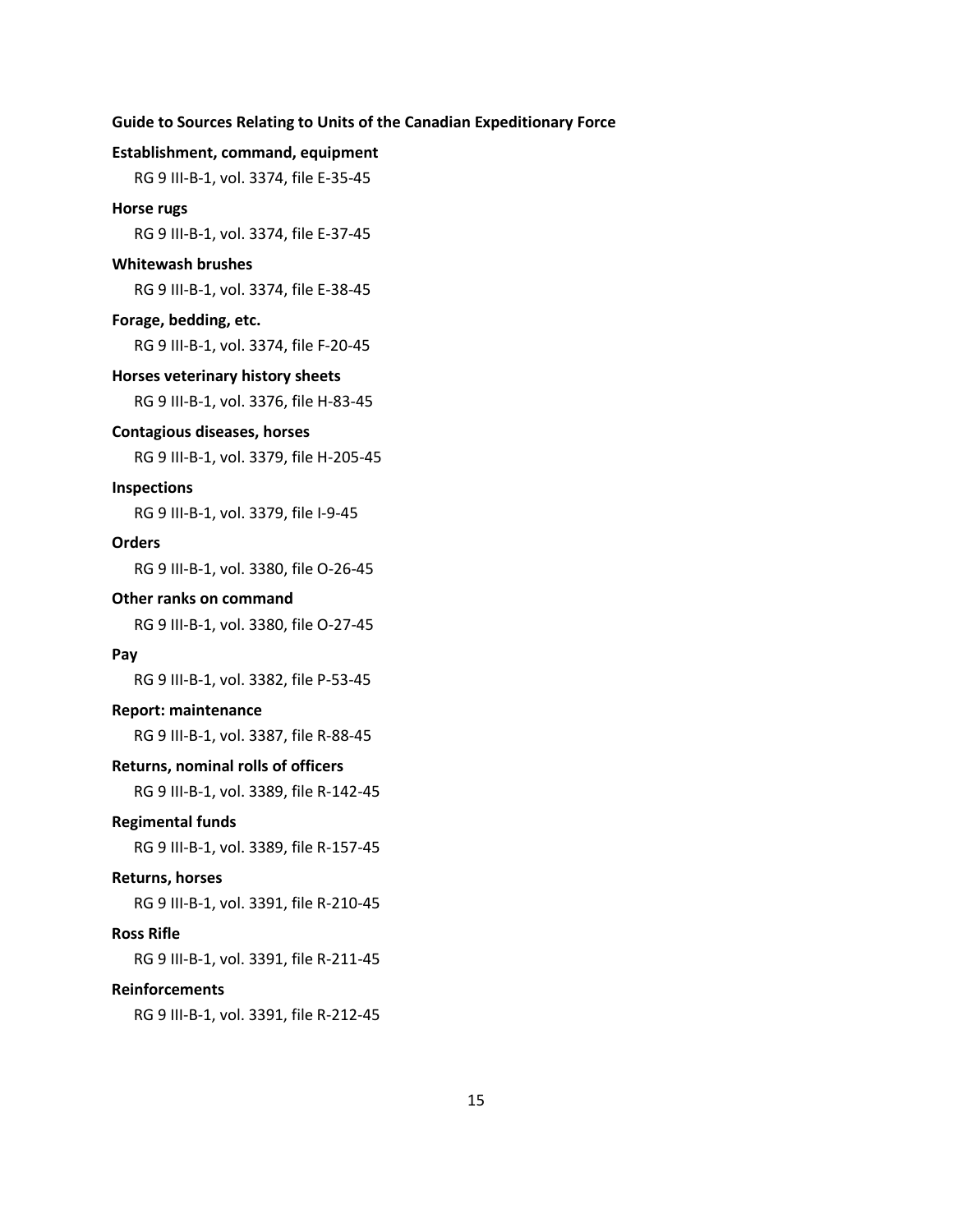#### **Reduction of officers**

RG 9 III-B-1, vol. 3391, file R-213-45

#### **Records on file in records office**

RG 9 III-B-1, vol. 3391, file R-215-45

#### **Returns, officers and personnel**

RG 9 III-B-1, vol. 3391, file R-216-45

#### **Removal of office of OC**

RG 9 III-B-1, vol. 3391, file R-217-45

#### **QM stores**

RG 9 III-B-1, vol. 3393, file 5-18-45

#### **Supplies**

RG 9 III-B-1, vol. 3394, file S-63-45

#### **Supplies donated by Blue Cross Society**

RG 9 III-B-1, vol. 3394, file S-71-45

#### **Supplies, general**

RG 9 III-B-1, vol. 3394, file S-72-45

#### **Tailor**

RG 9 III-B-1, vol. 3395, file T-11-45

#### **Accounts**

RG 9 III-B-1, vol. 575, file A-203-2

#### **Canteens**

RG 9 III-B-1, vol. 617, file C-129-2

#### **Inspections**

RG 9 III-B-1, vol. 715, file I-53-2

#### **Canadian. Records Office file**

RG 9 III-B-1, vols. 1158-1159, file V-11-4

#### **Financial conditions**

RG 9 III-B-1, vol. 2826, file F-696-33